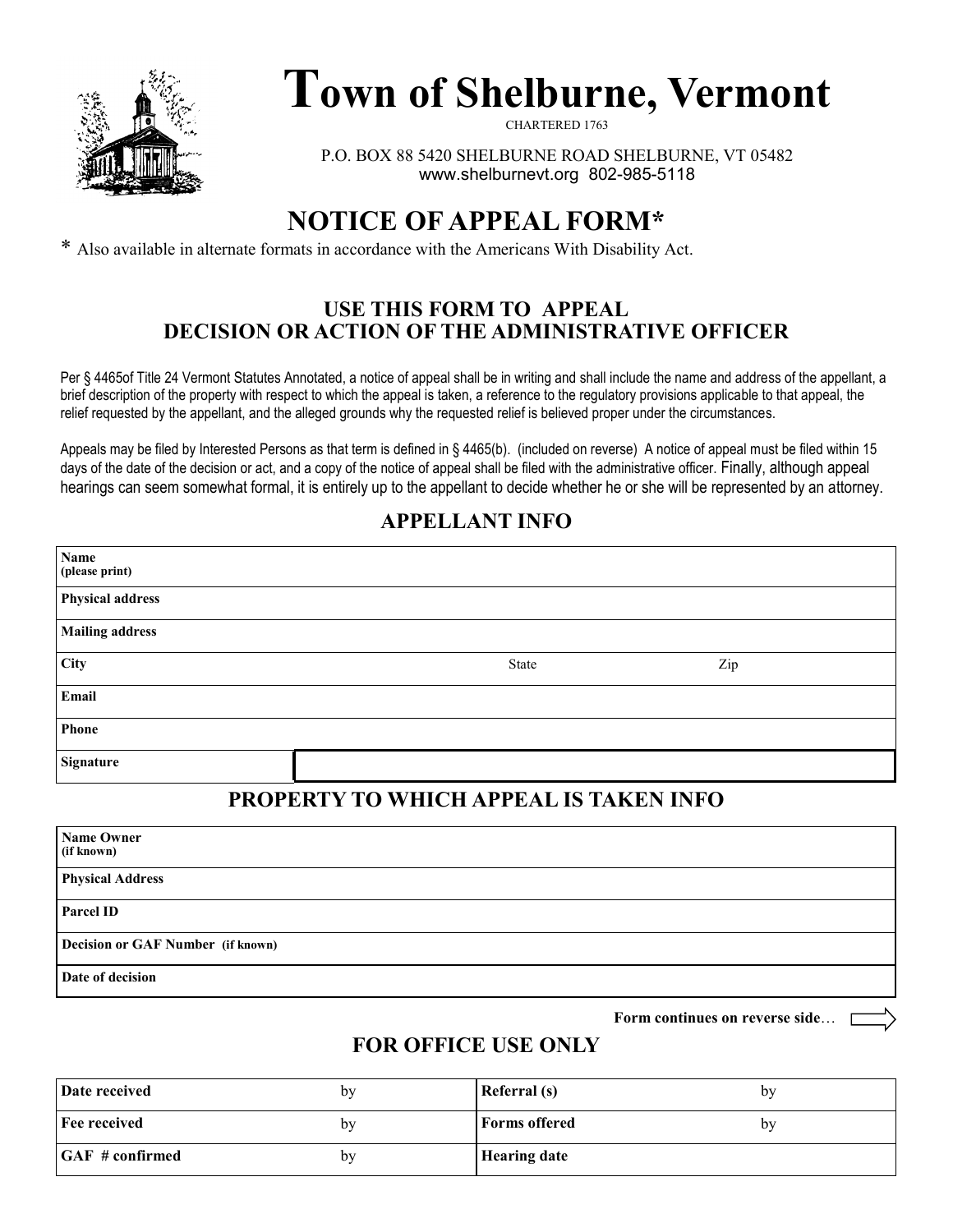#### **APPEAL OF DECISION OR ACTION OF THE ADMINISTRATIVE OFFICER**

Per § 4465of Title 24 Vermont Statutes Annotated, an Appellant is required when filing an appeal to provide information concerning the following:

Brief description of the property with respect to which the appeal is taken: [What is the address? Who owns the property? ]

Regulatory provisions applicable to appeal: [In cases where a permit issuance is being appealed, what *specific* section (s) of the Town's land use bylaws, prior local approval, or state statute relating to land use do you believe the authorized project will not meet? Or, in cases where a permit was denied, what *specific* section(s) of the Town's land use bylaws do you believe the project subject to the denial does meet?]

Relief requested by the appellant: [What outcome are you seeking? In cases where a permit issuance is being appealed, are you looking for the project to be changed or permit denied? In cases where a permit request was denied or some other adverse action was taken, what action are you looking for the DRB to take? ]

Alleged grounds why the requested relief is believed proper under the circumstances: [What facts, laws, rules, conditions, or other requirements do you believe support your position? ]

Submit any appeal along with a check ("Town of Shelburne") in the amount of \$**200** to:

Planning and Zoning Office Atten: Appeal Town of Shelburne PO Box 88 Shelburne, Vermont 05482

Hand-delivery accepted during business hours at 5420 Shelburne Road, Shelburne, Vermont

**Form continues**…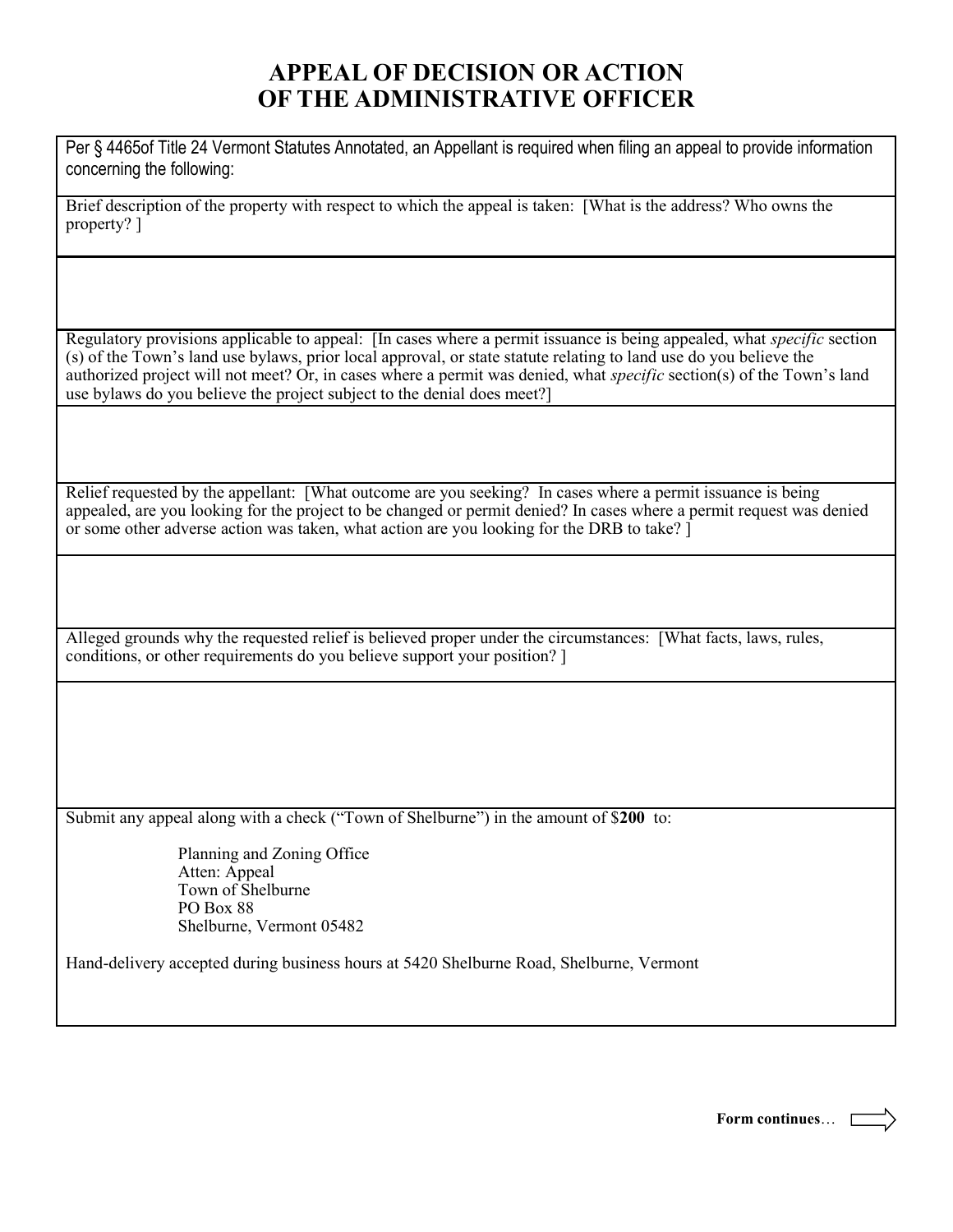## **APPEAL OF DECISION OR ACTION OF THE ADMINISTRATIVE OFFICER**

#### **STATUTORY DEFINITION OF INTERESTED PERSON**

Per state statute, an interested person means any one of the following:

- (1) A person owning title to property, or a municipality or solid waste management district empowered to condemn it or an interest in it, affected by a bylaw, who alleges that the bylaw imposes on the property unreasonable or inappropriate restrictions of present or potential use under the particular circumstances of the case.
- (2) The municipality that has a plan or a bylaw at issue in an appeal brought under this chapter or any municipality that adjoins that municipality.
- (3) A person owning or occupying property in the immediate neighborhood of a property that is the subject of any decision or act taken under this chapter, who can demonstrate a physical or environmental impact on the person's interest under the criteria reviewed, and who alleges that the decision or act, if confirmed, will not be in accord with the policies, purposes, or terms of the plan or bylaw of that municipality.
- (4) Any ten persons who may be any combination of voters or real property owners within a municipality listed in subdivision (2) of this subsection who, by signed petition to the appropriate municipal panel of a municipality, the plan or a bylaw of which is at issue in any appeal brought under this title, allege that any relief requested by a person under this title, if granted, will not be in accord with the policies, purposes, or terms of the plan or bylaw of that municipality. This petition to the appropriate municipal panel must designate one person to serve as the representative of the petitioners regarding all matters related to the appeal.
- (5) Any department and administrative subdivision of this State owning property or any interest in property within a municipality listed in subdivision (2) of this subsection, and the Agency of Commerce and Community Development of this State.

#### § 4471. Appeal to environmental division

- (a) (a) Participation required. An interested person who has participated in a municipal regulatory proceeding authorized under this title may appeal a decision rendered in that proceeding by an appropriate municipal panel to the Environmental Division. Participation in a local regulatory proceeding shall consist of offering, through oral or written testimony, evidence or a statement of concern related to the subject of the proceeding. An appeal from a decision of the appropriate municipal panel, or from a decision of the municipal legislative body under subsection 4415(d) of this title, shall be taken in such manner as the Supreme Court may by rule provide for appeals from State agencies governed by 3 V.S.A. §§ 801-816, unless the decision is an appropriate municipal panel decision which the municipality has elected to be subject to review on the record.
- (b) (b) Appeal on the record. If the municipal legislative body has determined (or been instructed by the voters) to provide that appeals of certain appropriate municipal panel determinations shall be on the record, has defined what magnitude or nature of development proposal shall be subject to the production of an adequate record by the panel, and has provided that the Municipal Administrative Procedure Act shall apply in these instances, then an appeal from such a decision of an appropriate municipal panel shall be taken on the record in accordance with the Vermont Rules of Civil Procedure.
- (c) (c) Notice. Notice of the appeal shall be filed by certified mailing, with fees, to the Environmental Division and by mailing a copy to the municipal clerk or the administrative officer, if so designated, who shall supply a list of interested persons to the appellant within five working days. Upon receipt of the list of interested persons, the appellant shall, by certified mail, provide a copy of the notice of appeal to every interested person, and, if any one or more of those persons are not then parties to the appeal, upon motion they shall be granted leave by the Division to intervene.